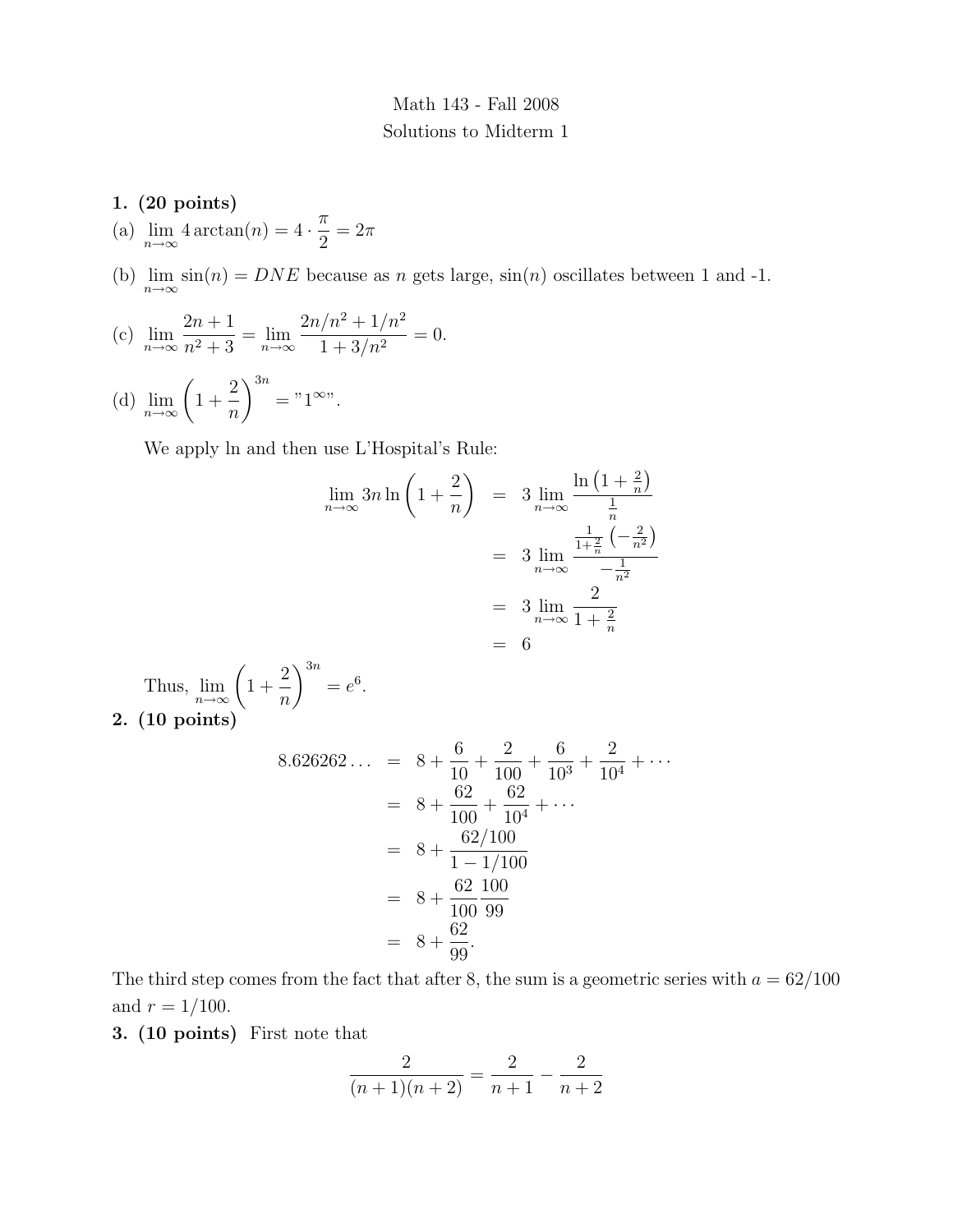Then the  $n^{th}$  partial sum has the formula:

$$
s_n = \left(\frac{2}{2} - \frac{2}{3}\right) + \left(\frac{2}{3} - \frac{2}{4}\right) + \dots + \left(\frac{2}{n+1} - \frac{2}{n+2}\right) = 1 - \frac{2}{n+2}.
$$

Taking the limit as  $n \to \infty$ , we get

$$
\sum_{n=1}^{\infty} \frac{2}{(n+1)(n+2)} = \lim_{n \to \infty} s_n = \lim_{n \to \infty} \left( 1 - \frac{2}{n+2} \right) = 1.
$$

## 4. (20 points)

- (a) 1.  $\lim_{n\to\infty}$ 1  $n \ln(n)$  $= 0$ 
	- 2. Since  $n+1 > n$  and  $\ln(n+1) > \ln(n)$ , we have  $(n+1)\ln(n+1) > n \ln(n)$  and it follows that  $\frac{1}{(1+1)^2}$  $\frac{1}{(n+1)\ln(n+1)} <$ 1  $n \ln(n)$ .

The test implies (circle ONE): convergence divergence inconclusive. (b)

$$
\lim_{n \to \infty} \left| \frac{(-1)^{n+1} \frac{1}{(n+1)\ln(n+1)}}{(-1)^n \frac{1}{n\ln(n)}} \right| = \lim_{n \to \infty} \frac{n}{n+1} \frac{\ln(n)}{\ln(n+1)}
$$

$$
= \lim_{n \to \infty} \frac{n}{n+1} \lim_{n \to \infty} \frac{1/n}{1/(n+1)}
$$

$$
= 1.
$$

The test implies (circle ONE): absolute convergence divergence inconclusive. (c) (i)

$$
\lim_{n \to \infty} \frac{\frac{1}{n \ln(n)}}{\frac{1}{n^2}} = \lim_{n \to \infty} \frac{n^2}{n \ln(n)}
$$

$$
= \lim_{n \to \infty} \frac{n}{\ln(n)}
$$

$$
= \lim_{n \to \infty} \frac{1}{1/n}
$$

$$
= \lim_{n \to \infty} n
$$

$$
= \infty
$$

The test implies (circle ONE): convergence divergence inconclusive. (ii) Using the substitution  $u = \ln(x)$ ,  $du = \frac{dx}{x}$  we have

$$
\int_2^{\infty} \frac{dx}{x \ln(x)} = \int_{\ln 2}^{\infty} \frac{du}{u} = \ln(u) \Big|_{\ln 2}^{\infty} = \infty.
$$

The test implies (circle ONE): convergence divergence inconclusive.

Page 2 of 4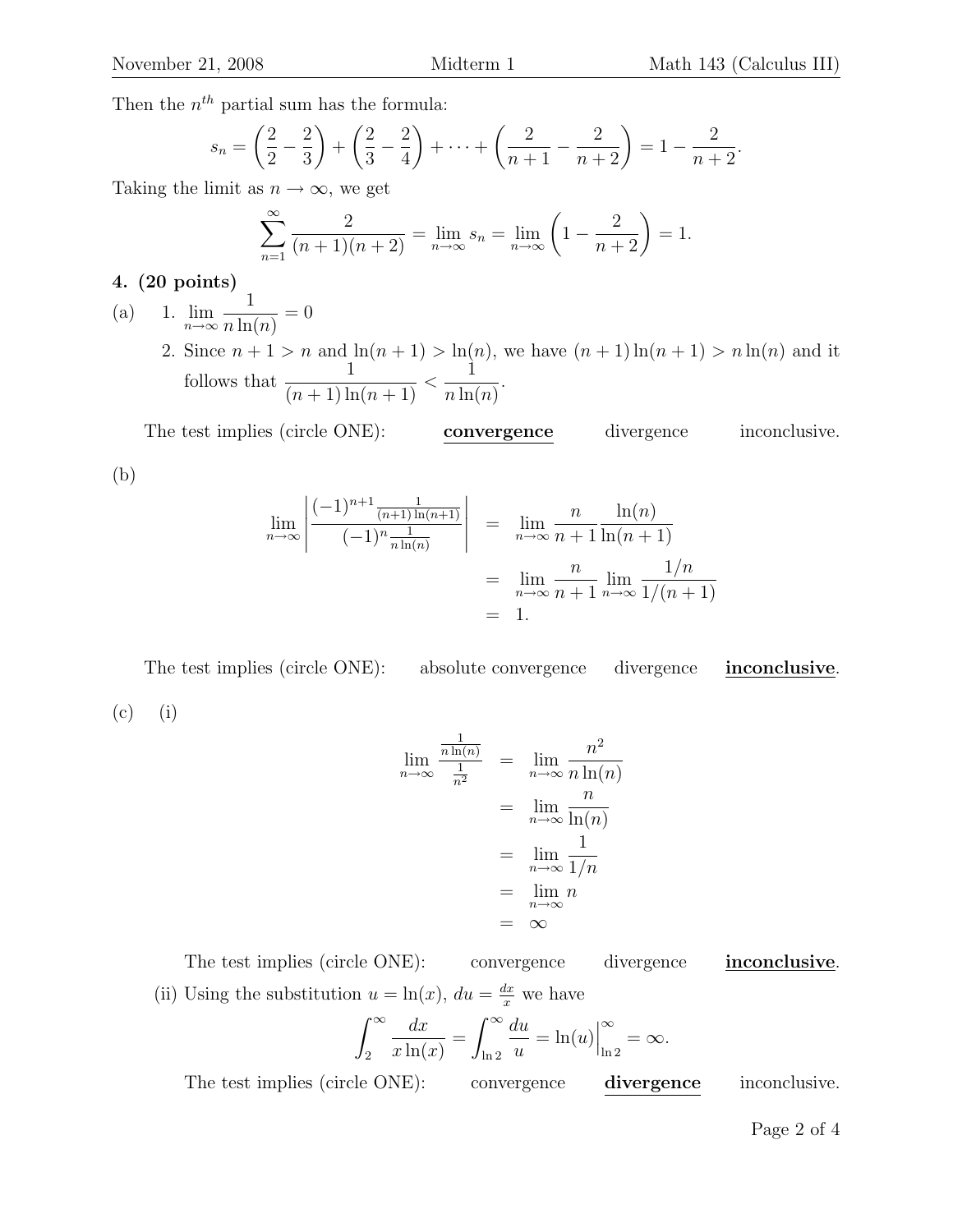Then based on the four tests above, the series  $\sum_{n=1}^{\infty}$  $n=2$  $(-1)^n - \frac{1}{1}$  $n \ln(n)$ is (circle ONE): absolutely convergent conditionally convergent divergent unknown. 5. (15 points)

(a) Using the integral test and substitution 
$$
u = \ln(x)
$$
,  $du = \frac{dx}{x}$  we get

$$
\int_2^{\infty} \frac{dx}{x(\ln(x))^2} = \int_{\ln 2}^{\infty} \frac{du}{u^2} = -\frac{1}{u} \Big|_{\ln 2}^{\infty} = 0 - \left(-\frac{1}{\ln 2}\right) = \frac{1}{\ln 2}.
$$

Hence, by Integral Test, the series converges.

(b) Using the Ratio Test,

$$
\lim_{n \to \infty} \frac{\frac{3^{n+1} \ln(n+1)}{7 (n+1)!}}{\frac{3^n \ln(n)}{7 n!}} = \lim_{n \to \infty} \frac{3^{n+1} \ln(n+1)}{7 (n+1)!} \frac{7 n!}{3^n \ln(n)}
$$

$$
= \lim_{n \to \infty} \frac{3 \ln(n+1)}{(n+1) \ln(n)}
$$

$$
= 0.
$$

By the Ratio Test, since  $0 < 1$ , the series converges absolutely.

(c)

$$
\lim_{n \to \infty} \frac{2n}{\sqrt{n^2 + 3}} = \lim_{n \to \infty} \frac{2}{\sqrt{1 + 3/n^2}} = 2.
$$

Since this limit is not zero, the series diverges by the Divergence Test.

#### 6. (10 points)

- (a) To check for absolute convergence, let us look at  $\sum_{n=1}^{\infty}$  $n=1$  $\begin{array}{c} \begin{array}{c} \begin{array}{c} \end{array} \\ \begin{array}{c} \end{array} \end{array} \end{array}$  $(-1)^n \frac{1}{2}$  $n<sup>2</sup>$  $\Big| =$  $\sum^{\infty}$  $n=1$ 1  $\frac{1}{n^2}$ . This is *p*-series with  $p = 2 > 1$ , hence it converges. Therefore, the alternating series above is absolutely convergent.
- (b) Since the series is alternating, we know that

$$
|R_n| \le \frac{1}{(n+1)^2}.
$$

We need this remainder to be less than or equal to  $10^{-4}$ . Thus,

$$
\frac{1}{(n+1)^2} \le \frac{1}{10^4}
$$
  
\n
$$
(n+1)^2 \ge 10^4
$$
  
\n
$$
n+1 \ge 100
$$
  
\n
$$
n \ge 99.
$$

The smallest *n* we can choose is  $n = 99$ .